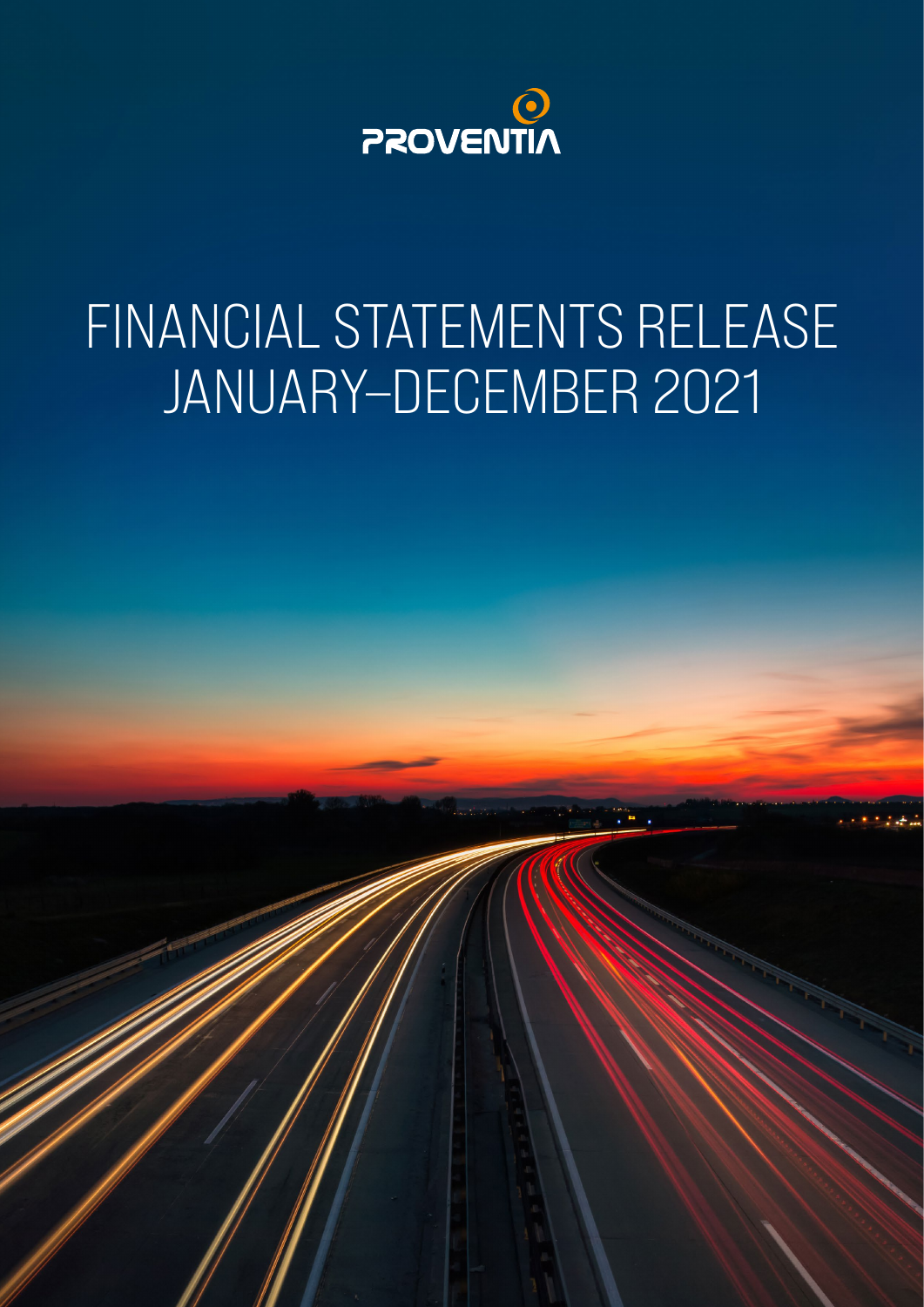# **PROVENTIA GROUP CORPORATION'S FINANCIAL STATEMENTS RELEASE JANUARY–DECEMBER 2021**

#### **January–December 2021 in brief**

- The Group's net sales increased by 18.3% from the previous year to EUR 46.6 (39.4) million.
- Operating profit was EUR 4.0 (2.6) million.
- Profit for the period was EUR 3.2 (1.8) million.
- The Group had 163 (142) employees at the end of December. Of these, 130 worked in Finland, 31 in the Czech Republic and 2 in the UK.

#### **October–December 2021 in brief**

- The Group's net sales decreased by 4.1% from the previous year to EUR 11.5 (12.0) million.
- Operating profit was EUR 0.5 (0.9) million.
- Profit for the period was EUR 0.4 (0.9) million.

(The figures in brackets refer to the same period in the previous year.)

#### **President and CEO Jari Lotvonen:**

"We grew strongly in 2021. Our net sales increased by 18.3% from the previous year, as a result of which our operating profit increased to EUR 4.0 million. Global challenges in the availability of components and extended delivery times cast a shadow over our growth. They caused bottlenecks in our customers' production activities, decelerating Proventia's deliveries. The shortage of components did not cause any significant disruptions in our production. We had prepared for the problems in the availability of components by increasing our stock levels, and we were able to complete all orders within the agreed schedule. In October–December, our net sales decreased by 4.1% from the corresponding period in the previous year. This decrease resulted from normal fluctuations in project activities and the lower customer demand due to the shortage of components.

Demand for our test solutions rose significantly, and net sales of our test solutions business grew by 23.5% from the previous year. Last year, we received several new orders regarding R&D and test solutions for electric vehicles and their batteries. Our customers included both vehicle manufacturers and companies operating in the battery industry. One of the largest projects in 2021 was the delivery of an electric vehicle R&D centre for Intertek in the UK. The testing centre was deployed during the final quarter of the year. We signed a cooperation agreement with Keysight Technologies Inc., a US-based manufacturer of testing equipment, during the final quarter. Our partnership includes the development of a battery testing solution into a standard product and provides the product with a global sales channel. Proventia's recognition as a test solution supplier has increased significantly, and we had a record-high number of projects in progress at the end of the year.

Net sales of the Powertrain Systems and Components business area increased by 17.1%. We agreed a number of significant design and manufacturing agreements on emission control systems with leading global engine and non-road machine manufacturers. Product development for the new projects already started in 2021, and the projects will reach the serial production phase from 2023.

In the R&D of emission control systems, we have focused on improving the performance of selective catalytic reduction (SCR) system and started the development of smart control systems that help to optimise the operations of emission control systems even better than before. In addition, we have increased the use of simulation tools in R&D which shortens turnaround times in R&D projects.

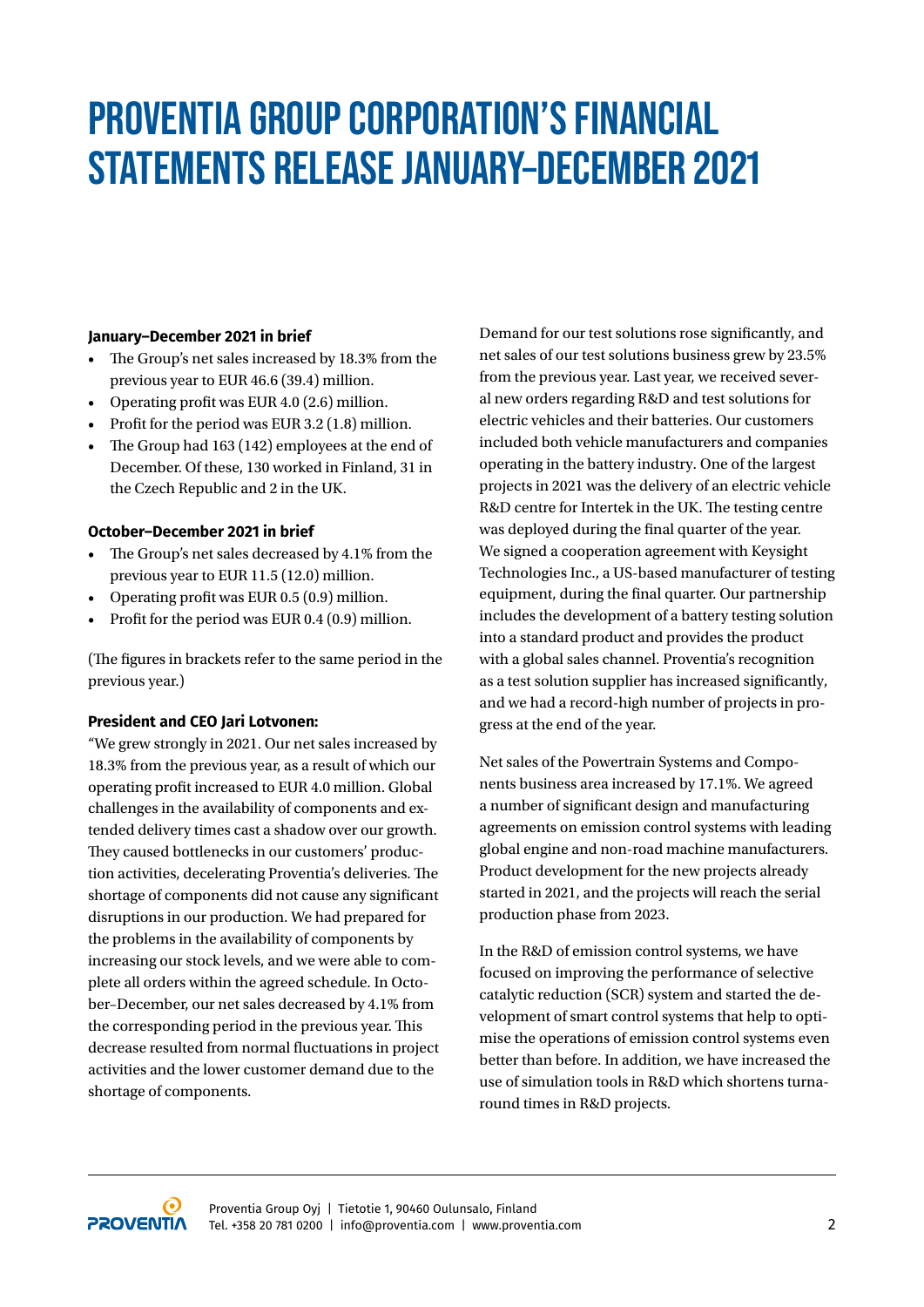As a result of new emission control projects and energy efficiency requirements, demand for thermal insulation solutions has also increased. During the final quarter, we entered into a cooperation agreement with German C2M Global on the marketing and sale of our thermal insulation components in Germany, Austria and Switzerland.

In electric powertrain products, we have focused on the R&D of batteries for hybrid non-road machinery. At the end of last year, we launched our first product on the market, the Proventia ePRO48 battery. We believe that the use of hybrid systems will also increase in non-road machinery in the next few years. The use of hybrid systems will improve the usability of non-road machinery and reduce carbon dioxide emissions.

Last year, we expanded our production in the Czech Republic by moving into larger production facilities. The manifold increase in the production capacity in the Czech Republic strengthens the company's delivery capability and improves its competitive position in the non-road machinery markets.

EAB Private Equity becoming Proventia's shareholder with its shareholding of approximately 20% alongside Head Invest, the main owner, marked a significant change in the company's ownership. The solid foundation built by two strong owners enables Proventia to develop and grow in global vehicle and non-road machinery markets. This also boosts the development of our responsibility activities in line with our strategy. We understand how important responsibility is for our business and we are committed to developing our operations following the principles of sustainable development.

Our company's markets are expected to develop positively. Challenges in the availability of components are expected to continue and decelerate growth in 2022. Long-term opportunities for growth remain strong. Growth is supported by international carbon neutrality goals for transport and stricter global emission restrictions for non-road machines, as well as their hybridisation."

#### **KEY FIGURES**

| <b>Sums in EUR</b>                   | 10-12/2021   | 10-12/2020   | $1 - 12/2021$ | $1 - 12/2020$ |
|--------------------------------------|--------------|--------------|---------------|---------------|
| Net sales                            | 11,527,717   | 12,017,284   | 46,554,953    | 39,351,805    |
| Change in net sales, %               | $-4.1%$      | 8.1%         | 18.3%         | $-7.2%$       |
| Operating profit                     | 545,293      | 923,564      | 4,040,233     | 2,603,584     |
| Operating profit, %                  | 4.7%         | 7.7%         | 8.7%          | 6.6%          |
| Return on equity (ROE), %            | 18.8%        | 13.4%        | 18.8%         | 13.4%         |
| Equity ratio, %                      | 64.9%        | 53.1%        | 64.9%         | 53.1%         |
| Return on capital employed (ROCE), % | 22.9%        | 16.7%        | 22.9%         | 16.7%         |
| Interest-bearing liabilities         | 2,076,596    | 4,816,764    | 2,076,596     | 4,816,764     |
| Net debt                             | $-4,177,233$ | $-1,407,278$ | $-4,177,233$  | $-1,407,278$  |
| Investments                          | 1,086,644    | 29,462       | 1,397,768     | 814,483       |

The formulas used to calculate the key figures are shown on page 13.

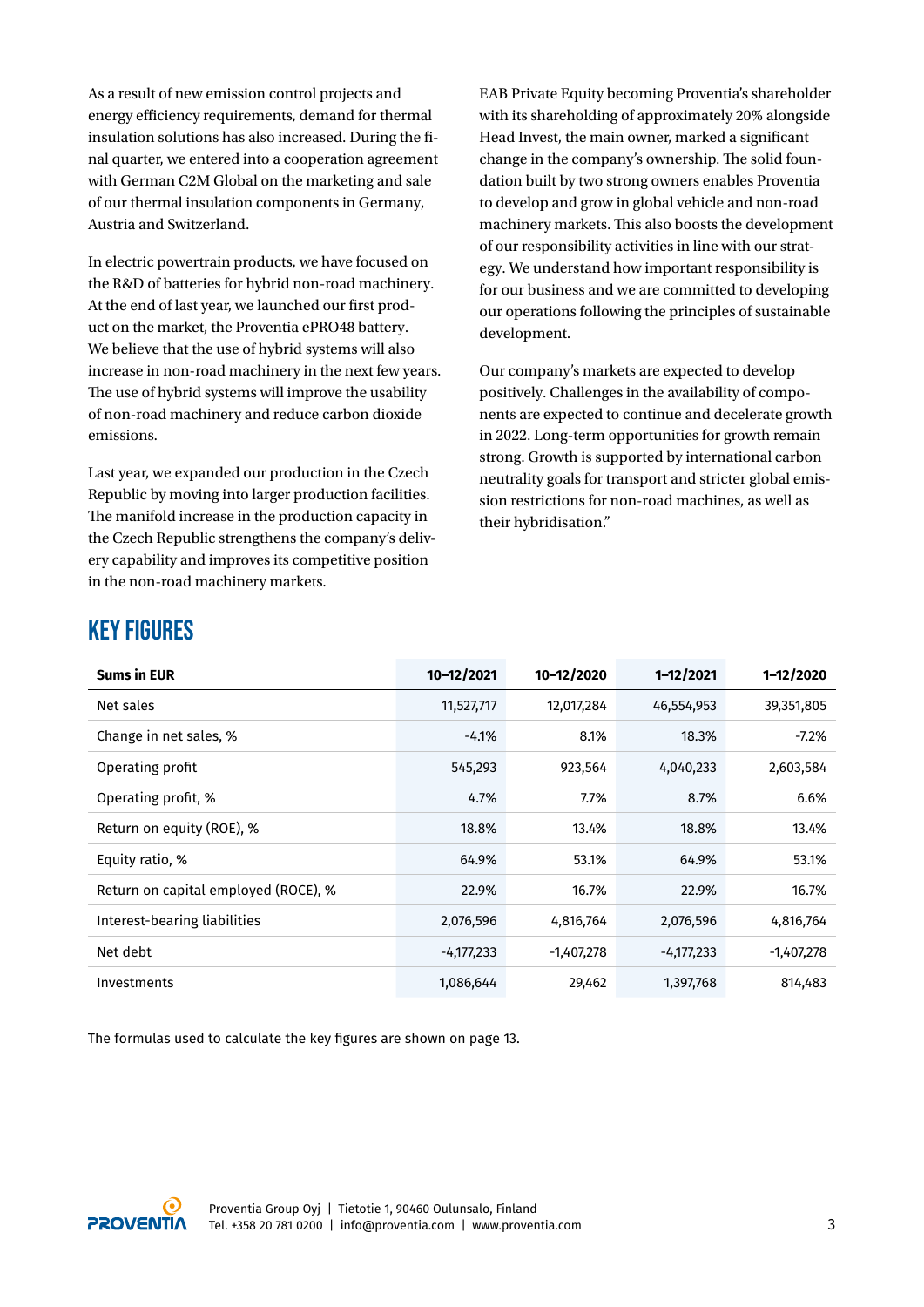#### **NET SALES**

The group's net sales in January–December 2021 was EUR 46.6 (39.4) million. Net sales increased by 18.3% from the previous year (-7.2%). Net sales of the Powertrain Systems and Components business area increased by 17.1% to EUR 37.2 (31.8) million. The Test Solutions business area's net sales increased by

23.5% from the comparative period to EUR 9.4 (7.6) million. The Powertrain Systems and Components business area accounted for 79.9% (80.7%) of total net sales, while the Test Solutions business area accounted for 20.1% (19.3%).

In January–December, Europe accounted for 98.1% (97.3%) of total net sales.

#### **Net sales by business area**

| <b>Sums in EUR</b>                | $1 - 12 / 2021$ | 1-12/2020     |
|-----------------------------------|-----------------|---------------|
| Powertrain Systems and Components | 37,177,590      | 31,761,529    |
| <b>Test Solutions</b>             | 9,377,362       | 7,590,276     |
| <b>Total</b>                      | 46,554,953      | 39,351,805    |
| Net sales by market area          |                 |               |
| <b>Sums in EUR</b>                | $1 - 12 / 2021$ | $1 - 12/2020$ |
| Europe                            | 45,693,400      | 38,289,685    |

Other continents **861,553** 1,062,120

**Total 46,554,953 39,351,805**

#### **PERFORMANCE AND FINANCIAL POSITION**

In 2021, the operating profit was EUR 4.0 (2.6) million, representing 8.7% (6.6%) of net sales. Profit was EUR 3.2 (1.8) million. Undiluted earnings per share were EUR 0.23 (0.13), while diluted earnings per share were EUR 0.21 (0.12).

In 2021, cash flow from operating activities was EUR 1.9 (1.6) million. The group's liquid assets at the end of December 2021 stood at EUR 6.3 (6.2) million. The long-term loan of EUR 2 million, which was taken out during the outbreak of the coronavirus pandemic in 2020 to strengthen liquidity, was repaid in full in 2021. Interest-bearing liabilities totalled EUR 2.1 (4.8) million at the end of the year.

#### **RESEARCH AND DEVELOPMENT**

Proventia invests in R&D to secure a competitive product and service range, also in the future. R&D ex-

penses totalled EUR 1.2 (1.1) million, comprising 2.6% (2.7%) of the group's net sales. R&D expenses of EUR 0.6 (0.2) million have been capitalised on the balance sheet as development expenses. R&D expenses recognised through profit or loss totalled EUR 0.6 (0.9) million.

#### **PERSONNEL**

At the end of December 2021, Proventia had 163 (142) employees. Of these, 130 worked in Finland, 31 in the Czech Republic and 2 in the UK.

#### **IMPLEMENTING THE STRATEGY**

Proventia's goal is to be the leading supplier of technology for the engine, non-road machine and automotive industries. With its innovative and high-quality solutions and services, the company aims to help its customers to develop products that save the environment and people's health by improving the

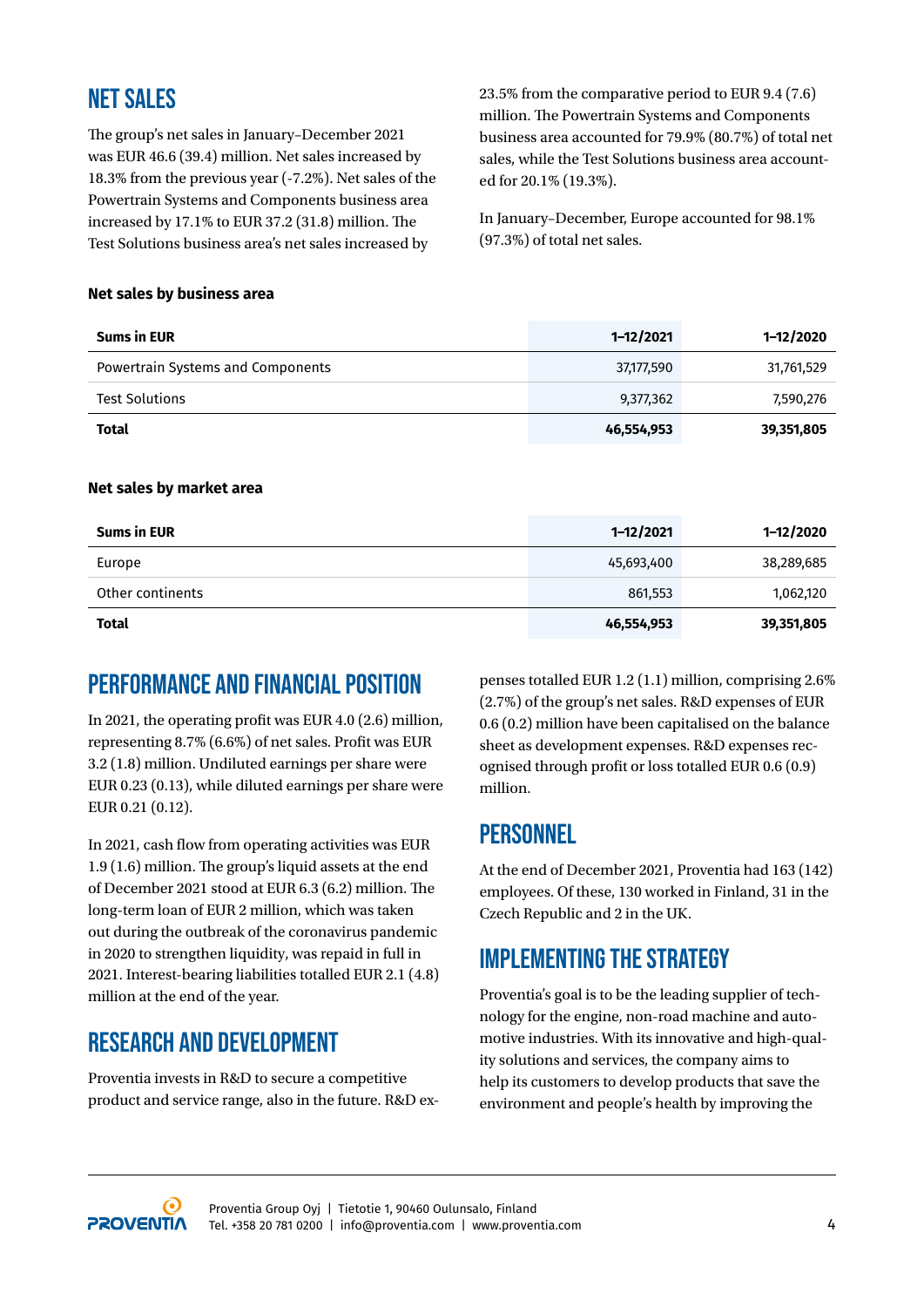energy efficiency of vehicles and non-road machines and reducing their harmful emissions.

In the Test Solutions business area, the company focused on R&D environments for electric vehicles and their batteries in accordance with its strategy. The company entered into a cooperation agreement with Keysight Technologies, a manufacturer of testing equipment, which enables the development of a battery testing solution into a standard product and provides a global sales channel for the product.

In the Powertrain Systems and Components business area, the company continued to invest in the R&D and manufacturing of exhaust aftertreatment systems and thermal insulation components. During 2021, the company launched its first battery product for nonroad hybrid machines.

The company strengthened its production capacity for powertrain systems and components by moving into larger production facilities in the Czech Republic. In the Test Solutions business area, the final assembly of modules takes place at the Oulu plant.

To ensure its ability to serve its expanding customer base, the company entered into new cooperation agreements in both business areas – Test Solutions, and Powertrain Systems and Components – on the marketing and sale of its products in selected market areas.

The company will continue to develop its innovation into new products and solutions for the electrifying automotive and non-road machinery industries. Potential technology and business acquisitions are part of the company's growth strategy.

The company increased its responsibility efforts and aims to actively reduce its carbon footprint.

The company seeks controlled and profitable growth in its business areas, together with both current and future customers.

#### **RISKS AND UNCERTAINTIES**

At Proventia, risk management follows the ISO 31000 risk management standard. The risks described below are examples, and they do not represent the whole range of short-term risk management.

- The global market situation and the continuing pandemic set challenges for deliveries and may have an impact on the availability of components, and cause delays in or put a stop to customers' production. The company prepares for any disruptions in the delivery of components by optimising its stock levels, intensifying the dialogue between sales, purchases and production, and identifying alternative suppliers.
- The loss of a single key customer for commercial reasons is a risk that may result in the loss of net sales accrued from the customer. The company is actively monitoring customer satisfaction and maintains customer relationships at several levels. In addition, the company aims to expand its customer base to reduce its dependence on individual customers.
- Future pandemics and epidemics may cause major disruptions in business activities. They may cause changes in demand and consumption structures. Travel and movement restrictions may result in sales challenges through fewer customer meetings. The company prepares for these challenges by allocating a sufficient funding buffer, developing distance sales tools and remote work arrangements, and creating an action plan for customer management under exceptional circumstances.
- The Russian occupation war in Ukraine and the unstable geopolitical situation are creating uncertainty in the global economy. The impact of the war on Proventia's business is so far unclear. Proventia has no direct customers or subcontractors in Ukraine or Russia.

Proventia's business risks have been described in more detail in the 2021 financial statements.

#### **RESPONSIBILITY**

All of Proventia's business activities and products are strongly linked to climate change mitigation and the reduction of air pollution. During the financial year, the company strengthened its commitment to sustainable business and started to organise its responsibility activities. The company seeks to iden-

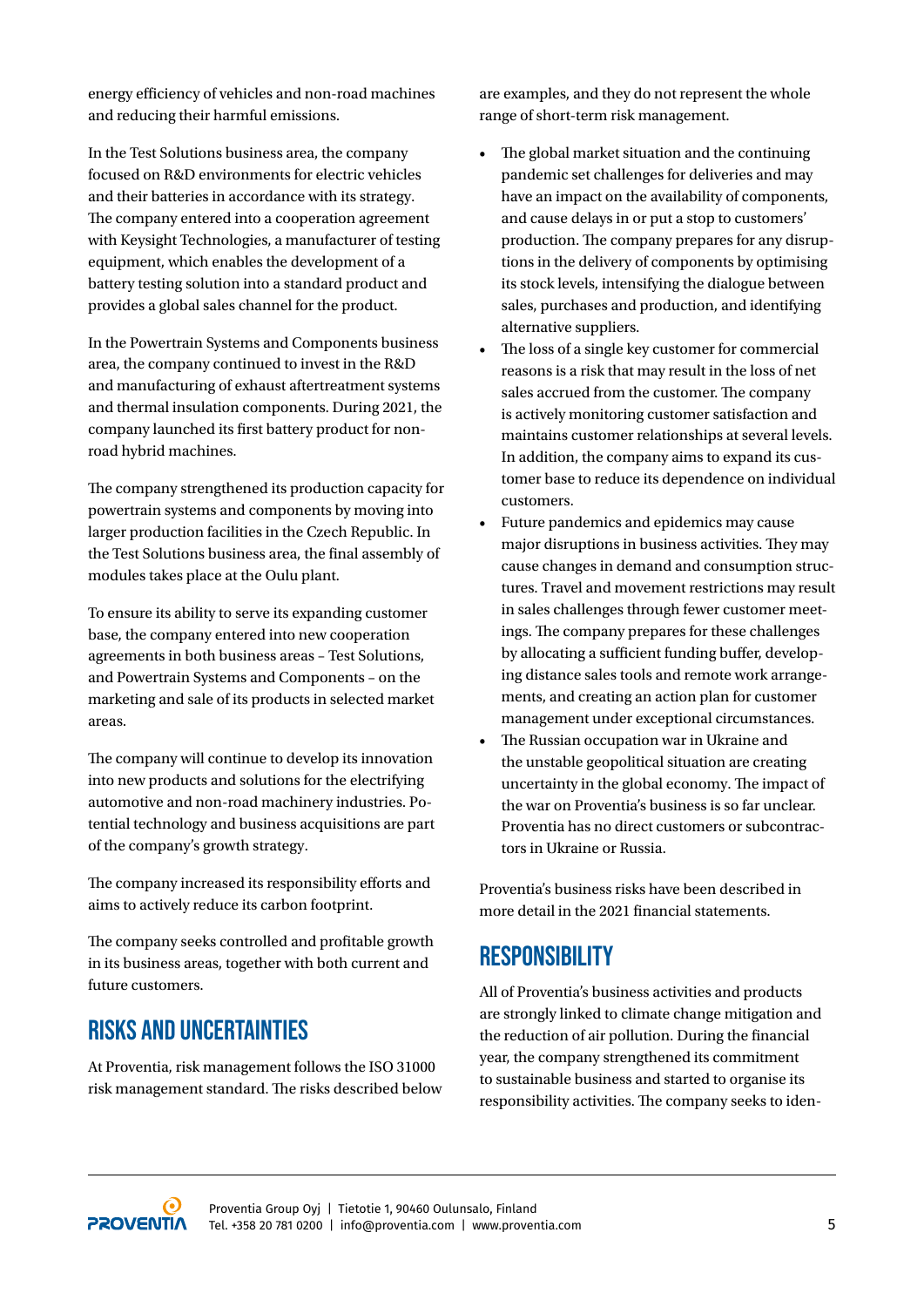tify key focus areas in responsibility considering its business activities, set goals and build indicators, as well as define procedures for monitoring them. The company's goal is to build a responsibility programme that addresses environmental, social and governance (ESG) factors.

The company has defined guidelines, policies and plans for different areas of responsibility, and it complies with them in daily activities. The different areas of responsibility and the procedures related to them have been described in more detail in the 2021 financial statements.

#### **Quality and environmental certificates**

Proventia is committed to complying with the principle of continuous improvement to develop its internal processes and products, and to reduce its environmental impact. The company wants to be known as a reliable supplier, which reacts to customer needs quickly and proactively. The quality of products and services is a key success factor in the company's operations. Through environmental management, the company continuously develops its operations in an environmentally friendlier direction using such measures as environmental processes and related audits.

Proventia has the following ISO certificates:

- Proventia Oy, Oulunsalo and Oulu: ISO 9001:2015, ISO 14001:2015
- Proventia Czech s.r.o.: ISO 9001:2015, ISO 14001:2015

#### **OUTLOOK**

The company's markets are expected to develop positively. Challenges in the availability of components are expected to continue and decelerate growth in 2022. The company has strong opportunities for longterm growth in both Test Solutions and Powertrain Systems and Components business areas. Growth is supported by international carbon neutrality goals for transport and stricter global emission restrictions for non-road machines, as well as their hybridisation.

The need to test new technologies and power sources continues to increase in test solutions markets.

Proventia will continue to develop the solutions required in the R&D and testing of electric vehicles, their powertrains and batteries.

In the Powertrain Systems and Components business area, demand for emission control systems will continue to grow. In non-road machinery, the combustion engine technology will remain the primary power source far into the future. Renewable fuels, combined with effective emission control, will increase. Europe leads the way in emissions regulations, with the rest of the world being a few years behind. Emissions regulations will become even stricter globally.

The development of hybrid systems will improve the energy efficiency of non-road machines and reduce their carbon dioxide emissions. Proventia will be actively involved in their development, and alongside the current ePRO48 battery, it has started the development of the high-voltage ePRO500+ battery for hybrid non-road machines.

In 2022 net sales is expected to increase and operating profit is expected to remain at the 2021 level. In 2021, net sales were EUR 46.6 million, and operating profit was EUR 4.0 million. However, it is still difficult to make estimates, and the current market conditions are increasing uncertain-ties over the future.

#### **EVENTS AFTER THE REVIEW PERIOD**

No significant events have taken place in the company's operations or financial position after the financial year.

#### **ACCOUNTING PRINCIPLES**

Proventia Group's financial statements release has been prepared in accordance with Finnish accounting principles. The figures presented have been rounded from exact figures. The figures indicated in the finan-cial statements release are unaudited.

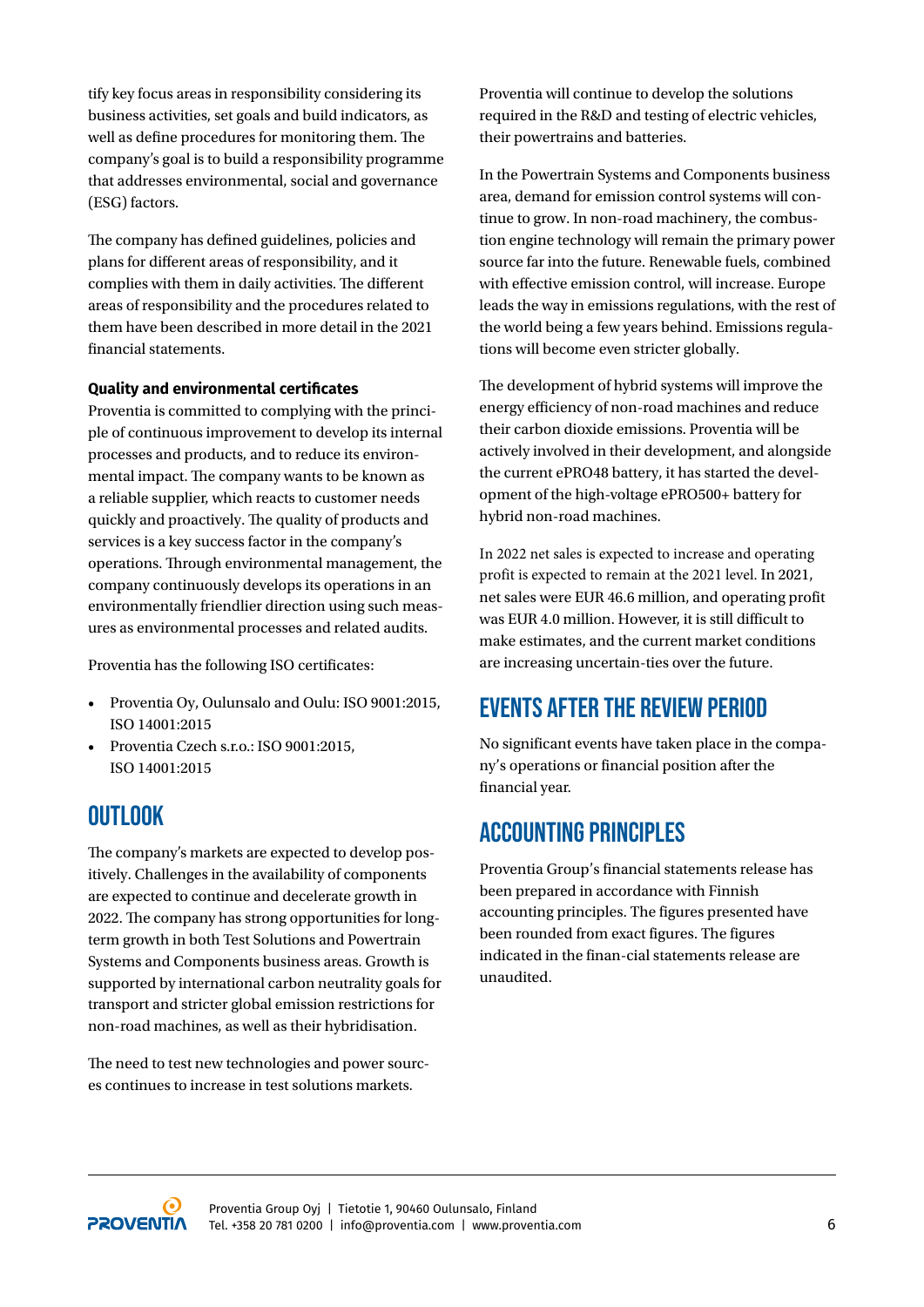### **CONSOLIDATED INCOME STATEMENT**

| <b>Sums in EUR</b>                                              | 1 October<br>$2021 -$<br><b>31 December</b><br>2021 | 1 October<br>$2020 -$<br><b>31 December</b><br>2020 | 1 January-<br><b>31 December</b><br>2021 | 1 January-<br><b>31 December</b><br>2020 |
|-----------------------------------------------------------------|-----------------------------------------------------|-----------------------------------------------------|------------------------------------------|------------------------------------------|
| Net sales                                                       | 11,527,717                                          | 12,017,284                                          | 46,554,953                               | 39,351,805                               |
| Change in inventories of finished goods and<br>work in progress | 31,942                                              | $-958,004$                                          | 428,117                                  | -746,815                                 |
| Other operating income                                          | 105,188                                             | 253,202                                             | 106,153                                  | 394,981                                  |
| <b>Materials and services</b>                                   | $-6,596,251$                                        | $-6,728,224$                                        | $-26,091,296$                            | -22,149,762                              |
| Personnel expenses                                              | $-2,042,160$                                        | -1,894,364                                          | $-8,536,849$                             | $-6,747,496$                             |
| Depreciation and impairment                                     | $-741,452$                                          | $-551,184$                                          | $-2,489,190$                             | $-2,520,902$                             |
| Other operating expenses                                        | $-1,739,690$                                        | $-1,215,146$                                        | $-5,931,655$                             | $-4,978,226$                             |
| <b>Operating profit</b>                                         | 545,293                                             | 923,564                                             | 4,040,233                                | 2,603,584                                |
| Financial income and expenses                                   | 173,402                                             | 130,492                                             | 279,072                                  | $-161,852$                               |
| <b>Profit before taxes</b>                                      | 718,695                                             | 1,054,056                                           | 4,319,304                                | 2,441,732                                |
| Income tax                                                      | $-345,987$                                          | $-202,539$                                          | $-1,159,716$                             | $-663,014$                               |
| <b>Profit for the period</b>                                    | 372,708                                             | 851,517                                             | 3,159,589                                | 1,778,718                                |

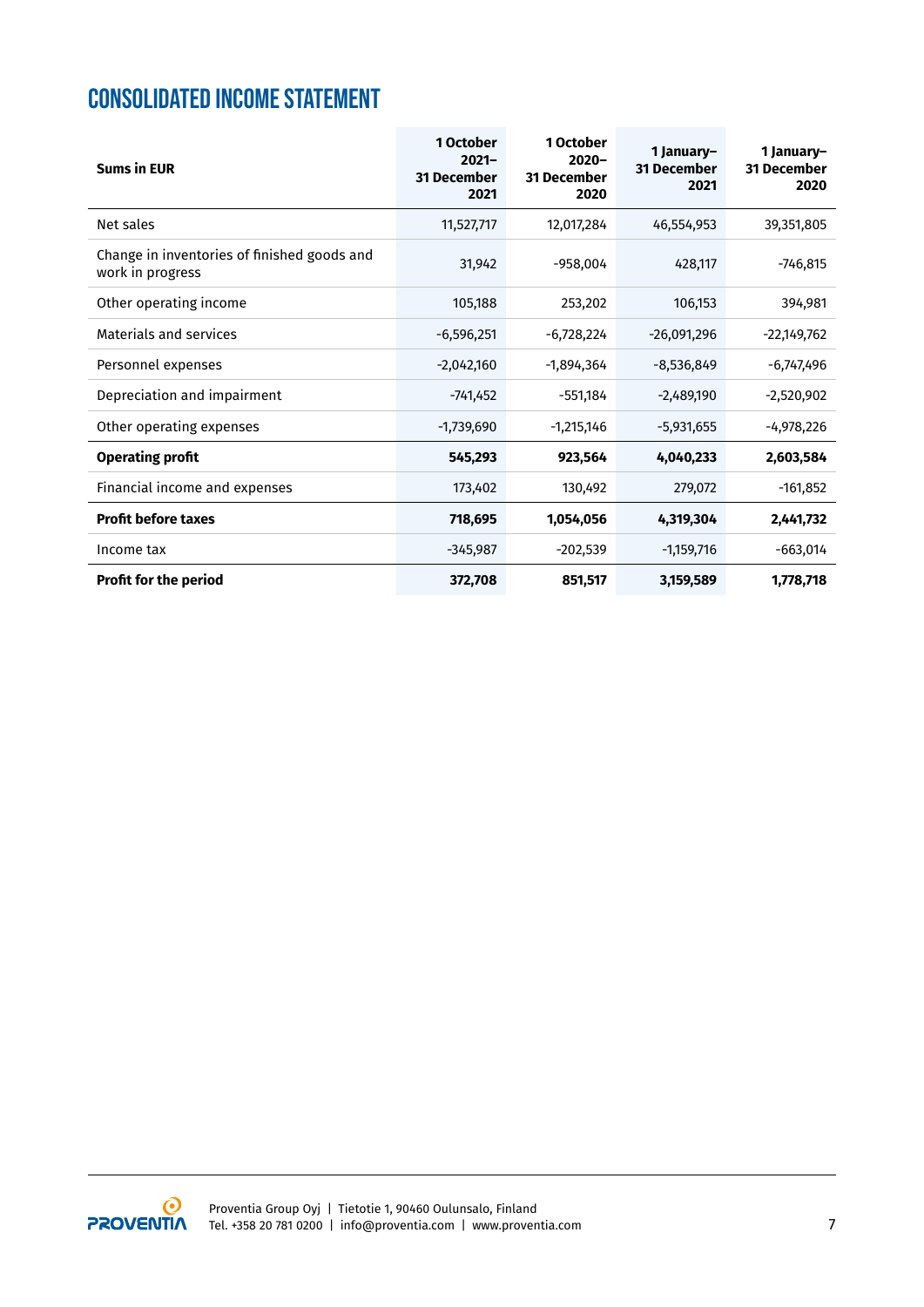# **CONSOLIDATED BALANCE SHEET**

| <b>Sums in EUR</b>                   | 31 December 2021 | <b>31 December 2020</b> |
|--------------------------------------|------------------|-------------------------|
| <b>ASSETS</b>                        |                  |                         |
| <b>Non-current assets</b>            |                  |                         |
| Intangible assets                    | 2,488,316        | 3,013,976               |
| Tangible assets                      | 4,971,857        | 5,537,619               |
| Non-current assets, total            | 7,460,173        | 8,551,595               |
| <b>Current assets</b>                |                  |                         |
| Inventories                          | 6,972,687        | 6,549,013               |
| Non-current receivables              |                  |                         |
| Other receivables                    | 48,173           | 50,781                  |
| Non-current receivables, total       | 48,173           | 50,781                  |
| <b>Current receivables</b>           |                  |                         |
| Sales receivables                    | 4,626,370        | 4,261,905               |
| Other receivables and accrued income | 17,724,639       | 9,036,203               |
| Current receivables, total           | 22,351,008       | 13,298,109              |
| Cash and cash equivalents            | 6,253,829        | 6,224,041               |
| <b>Current assets, total</b>         | 35,625,698       | 26,121,944              |
| <b>TOTAL ASSETS</b>                  | 43,085,871       | 34,673,539              |
|                                      |                  |                         |
| <b>LIABILITIES</b>                   |                  |                         |
| Shareholders' equity                 |                  |                         |
| Share capital                        | 1,090,281        | 1,090,281               |
| Invested unrestricted equity reserve | 6,762,795        | 4,562,371               |
| Retained earnings                    | 8,475,605        | 6,668,520               |
| Profit for the period                | 3,159,589        | 1,778,718               |
| Shareholders' equity, total          | 19,488,270       | 14,099,890              |
| Obligatory provisions                | 800,912          | 746,790                 |
| <b>Debt</b>                          |                  |                         |
| Non-current debt                     |                  |                         |
| Loans from financial institutions    | 1,320,000        | 3,795,210               |
| Non-current debt, total              | 1,320,000        | 3,795,210               |
| Current debt                         |                  |                         |
| Loans from financial institutions    | 756,596          | 1,021,554               |
| Advances received                    | 13,042,761       | 8,097,889               |
| Trade payables                       | 4,658,948        | 4,799,328               |
| Other payables and deferred income   | 3,018,384        | 2,112,878               |
| Current debt, total                  | 21,476,689       | 16,031,649              |
| Debt, total                          | 22,796,689       | 19,826,859              |
| <b>TOTAL LIABILITIES</b>             | 43,085,871       | 34,673,539              |

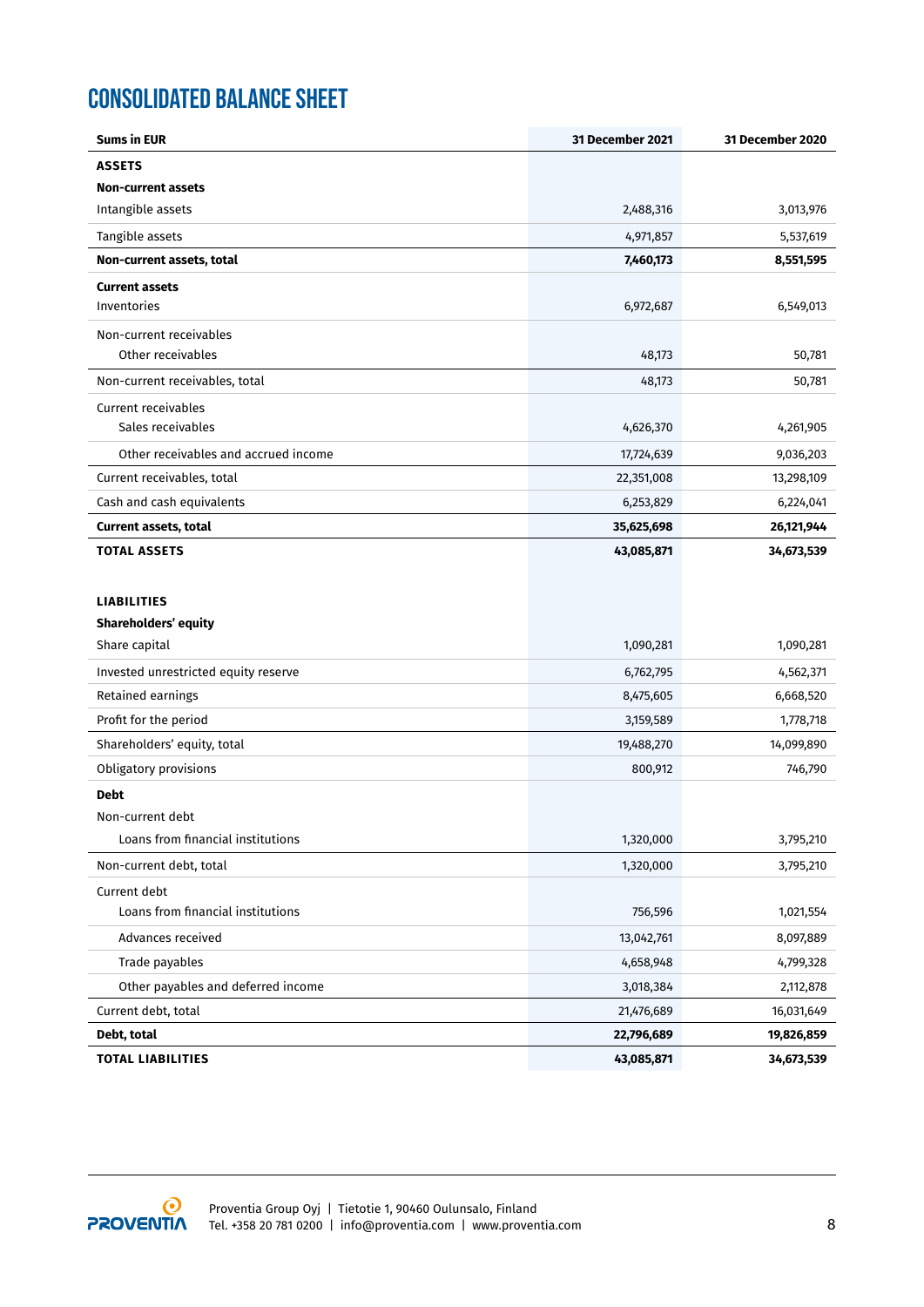# **CONSOLIDATED STATEMENT OF CHANGES IN EQUITY**

| <b>Sums in EUR</b>                                                        | <b>Share capital</b> | <b>Invested unrestricted</b><br>equity reserve | <b>Retained</b><br>earnings | <b>Total</b> |
|---------------------------------------------------------------------------|----------------------|------------------------------------------------|-----------------------------|--------------|
| Shareholders' equity, 1 Jan. 2021                                         | 1,090,281            | 4,562,371                                      | 8,447,239                   | 14,099,890   |
| Acquisition of options                                                    |                      | $-878,176$                                     |                             | $-878,176$   |
| Distribution of assets from the in-<br>vested unrestricted equity reserve |                      | $-1,951,939$                                   |                             | $-1,951,939$ |
| Share issue                                                               |                      | 5,030,540                                      |                             | 5,030,540    |
| <b>Translation differences</b>                                            |                      |                                                | 28,366                      | 28,366       |
| Profit for the period                                                     |                      |                                                | 3,159,589                   | 3,159,589    |
| Shareholders' equity, 31 Dec. 2021                                        | 1,090,281            | 6,762,795                                      | 11,635,193                  | 19,488,270   |

| Shareholders' equity, 1 Jan. 2020  | 1,090,281 | 4,562,371 | 6,698,371 | 12,351,023 |
|------------------------------------|-----------|-----------|-----------|------------|
| <b>Translation differences</b>     |           |           | $-29.851$ | $-29,851$  |
| Profit for the period              |           |           | 1,778,718 | 1,778,718  |
| Shareholders' equity, 31 Dec. 2020 | 1,090,281 | 4,562,371 | 8,447,239 | 14,099,890 |

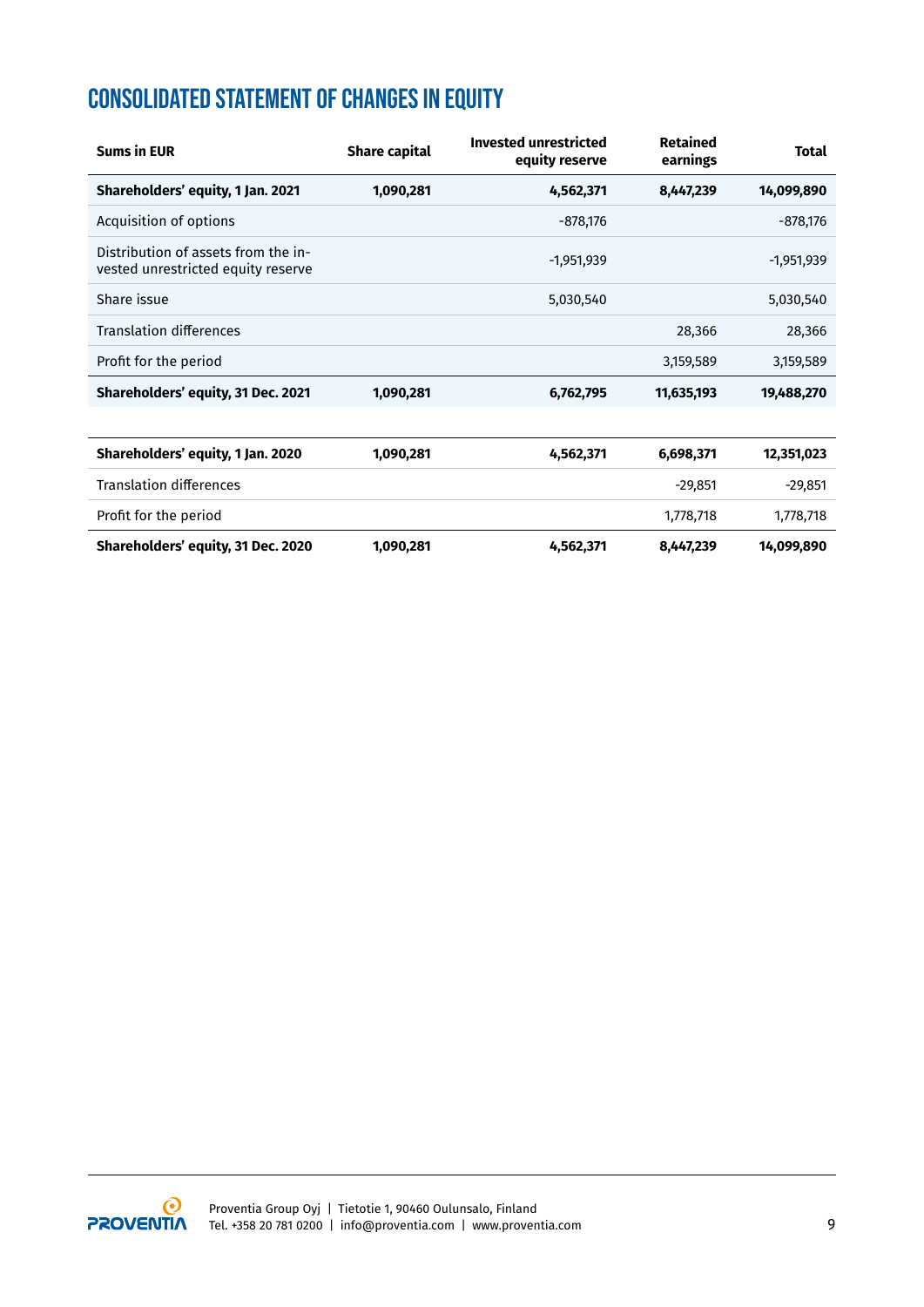# **CONSOLIDATED CASH FLOW STATEMENT**

| <b>Sums in EUR</b>                                                                  | 1-12/2021    | 1-12/2020    |
|-------------------------------------------------------------------------------------|--------------|--------------|
| Cash flow from operating activities:                                                |              |              |
| Profit before taxes                                                                 | 4,319,304    | 2,441,732    |
| Adjustments:                                                                        |              |              |
| Planned depreciation and impairment                                                 | 2,489,190    | 2,520,902    |
| Financial income and expenses                                                       | $-279,072$   | 161,852      |
| Other adjustments                                                                   | 82,488       | $-160,189$   |
| Cash flow before changes in working capital                                         | 6,611,911    | 4,964,298    |
| Changes in working capital                                                          |              |              |
| Changes in current non-interest-bearing trade receivables                           | $-9,178,846$ | $-5,741,215$ |
| Change in inventories                                                               | $-423,674$   | 314,963      |
| Changes in current non-interest-bearing liabilities                                 | 5,715,757    | 2,390,092    |
| Interest paid and payments on other operating financial expenses                    | 246,568      | $-214,577$   |
| Direct taxes paid                                                                   | $-1,036,920$ | $-162,618$   |
| Cash flow from operating activities (A)                                             | 1,934,796    | 1,550,942    |
|                                                                                     |              |              |
| <b>Cash flow from investing activities:</b>                                         |              |              |
| Investments in tangible and intangible assets                                       | $-1,440,793$ | $-827,986$   |
| Sales gains from tangible and intangible assets                                     | 43,025       | 13,503       |
| Repayment of capital loans                                                          | 0            | 52,725       |
| Dividends received from investments                                                 | 32,504       | 0            |
| Cash flow from investing activities (B)                                             | $-1,365,264$ | $-761,758$   |
|                                                                                     |              |              |
| Cash flow from financing activities:                                                |              |              |
| Share issue                                                                         | 5,030,540    | $\mathbf{0}$ |
| Withdrawals of long-term and short-term loans                                       | 0            | 2,000,000    |
| Repayments of long-term loans                                                       | $-2,740,168$ | -338,003     |
| Dividends paid and other distribution of profit                                     | $-2,830,115$ | 0            |
| Cash flow from financing activities (C)                                             | $-539,744$   | 1,661,997    |
|                                                                                     |              |              |
| Changes in cash and cash equivalents (increase $+$ , decrease $-$ ) (A $+$ B $+$ C) | 29,788       | 2,451,182    |
| Cash and cash equivalents at the beginning of the period                            | 6,224,041    | 3,772,860    |
| Cash and cash equivalents at the end of the period                                  | 6,253,829    | 6,224,041    |

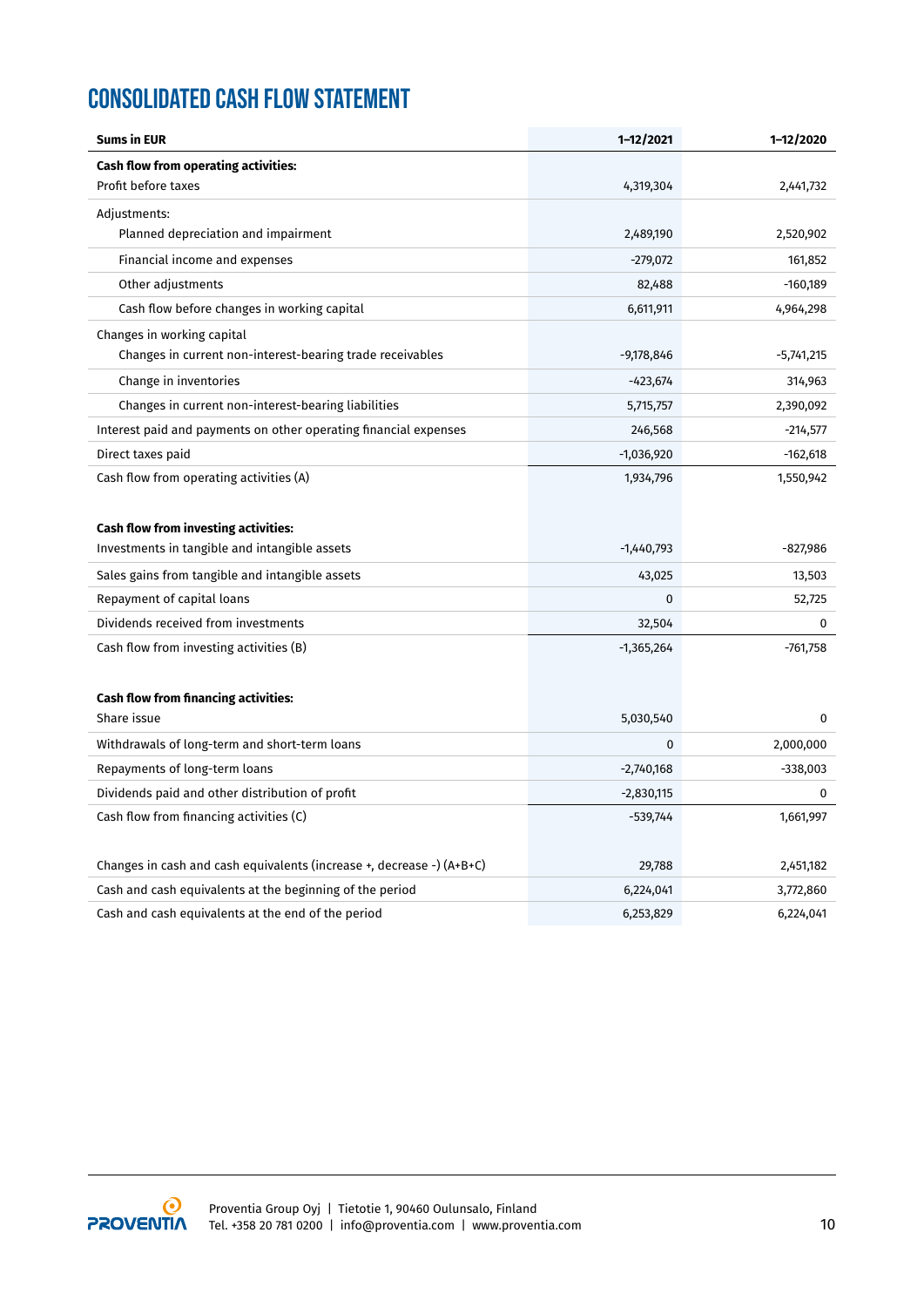# **KEY FIGURE CALCULATION FORMULAS**

| <b>Key figure</b>                                                                                                  | <b>Definition</b>                                                                                            |                                                                                      | <b>Purpose of use</b>                                                                                                                                                                                                |  |
|--------------------------------------------------------------------------------------------------------------------|--------------------------------------------------------------------------------------------------------------|--------------------------------------------------------------------------------------|----------------------------------------------------------------------------------------------------------------------------------------------------------------------------------------------------------------------|--|
| <b>Operating profit, %</b>                                                                                         | Operating profit as a percentage of net sales.                                                               |                                                                                      | The operating profit<br>rate is an indicator of<br>the group's perfor-<br>mance.                                                                                                                                     |  |
| <b>Return on equity</b>                                                                                            | (profit before taxes + income taxes)                                                                         | $\times 100$                                                                         | Return on equity,<br>equity ratio, return                                                                                                                                                                            |  |
| (ROE), %                                                                                                           | average shareholders' equity during the period                                                               |                                                                                      | on capital employed,<br>interest-bearing                                                                                                                                                                             |  |
|                                                                                                                    | Shareholders' equity                                                                                         |                                                                                      | liabilities and net<br>debt are indicators of<br>the group's ability to                                                                                                                                              |  |
| Equity ratio, %                                                                                                    | (balance sheet total - advances received)                                                                    | $\times$ 100                                                                         | acquire funding and<br>clear its debts, and<br>they also illustrate the<br>level of risks associ-<br>ated with funding and<br>help to monitor the<br>level of capital used in<br>the group's business<br>activities. |  |
|                                                                                                                    | (profit before taxes + financial expenses)                                                                   | $\times 100$                                                                         |                                                                                                                                                                                                                      |  |
| <b>Return on capital</b><br>employed (ROCE), %                                                                     | (average shareholders' equity during the period +<br>average interest-bearing liabilities during the period) |                                                                                      |                                                                                                                                                                                                                      |  |
| <b>Interest-bearing</b><br>Total long-term and short-term loans from financial<br>liabilities<br>institutions.     |                                                                                                              |                                                                                      |                                                                                                                                                                                                                      |  |
| Net debt                                                                                                           | interest-bearing liabilities - cash and cash equivalents                                                     |                                                                                      |                                                                                                                                                                                                                      |  |
| Investments in tangible and intangible assets in accordance<br><b>Investments</b><br>with the cash flow statement. |                                                                                                              | Investments represent<br>the cash flow required<br>for the company's<br>investments. |                                                                                                                                                                                                                      |  |